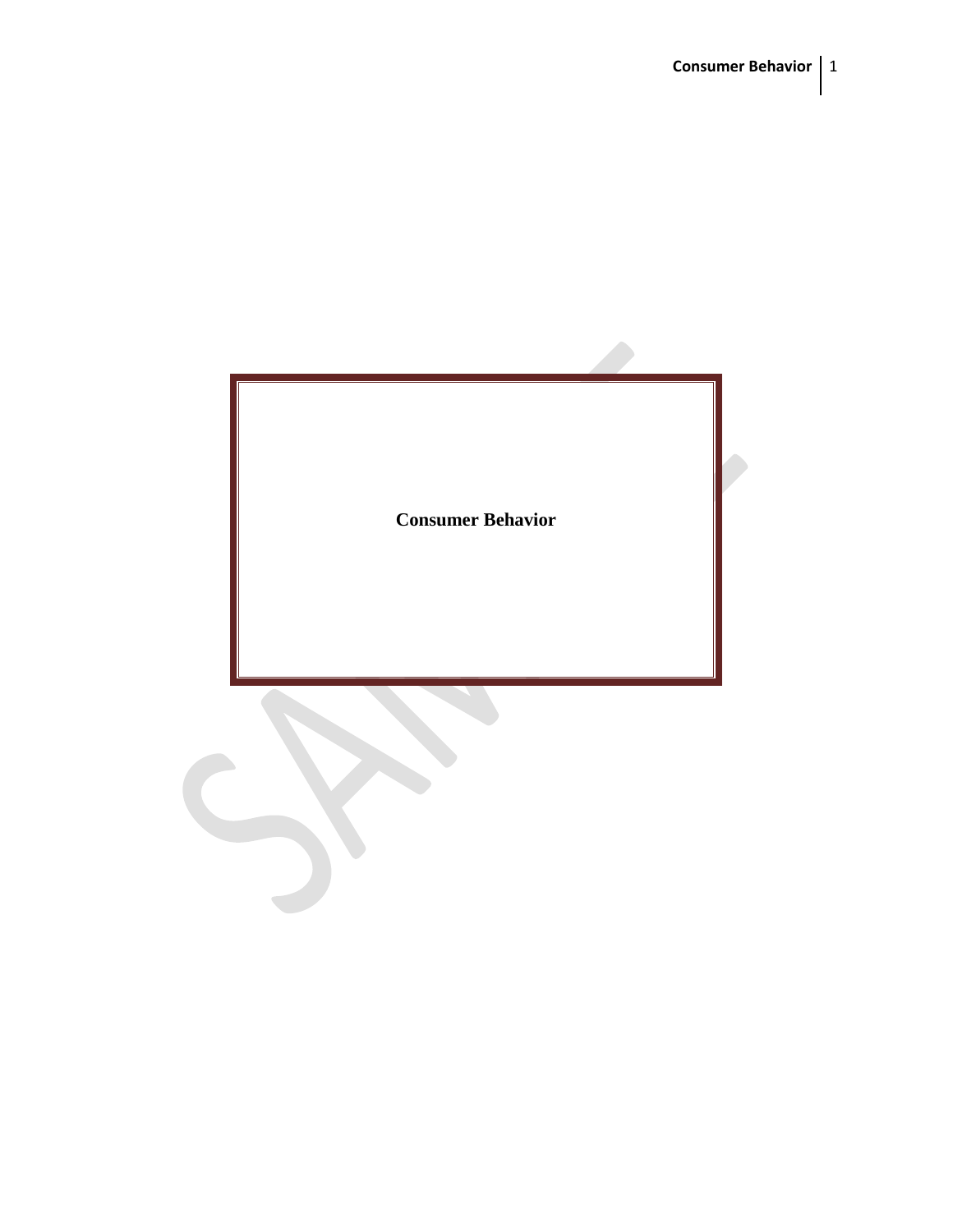## **Table of Contents**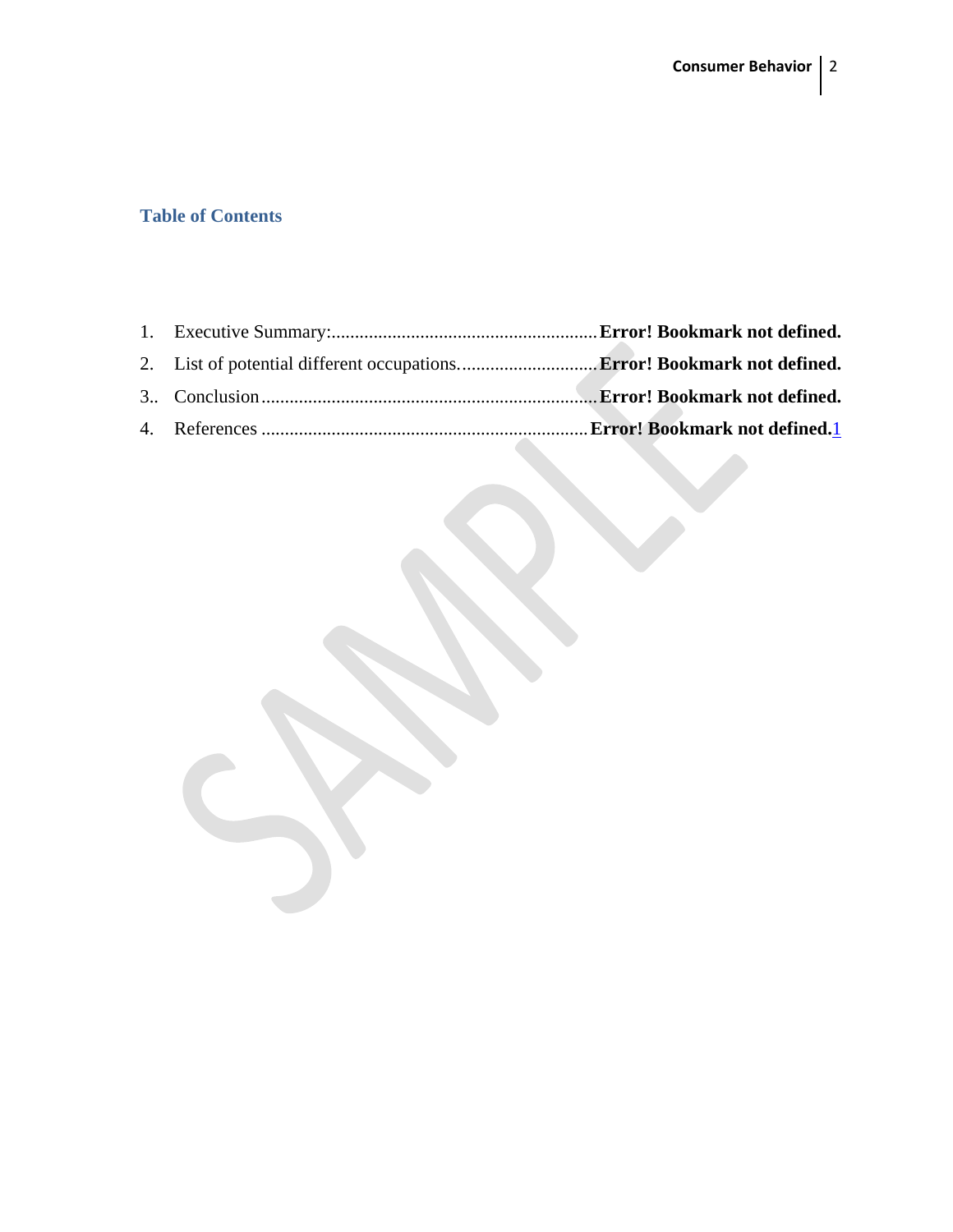#### **Executive Summary**

The purpose of this report is to elaborate the factors which are considered by individuals before selecting an occupation. Choosing an occupation is indeed a major decision of everyone's life and it does give a shape to where he would be heading in the course if time. The report begins with a list of various occupations which have been going since the human civilization started though it has indeed changed its form to a large extent. Amongst all the occupations mentioned, six are chosen which are quite different from each other and are quite prevalent in the society. After those different evaluation criteria which are used by the individual before selecting a job is made, and from all the possible factors, some important ones like income, job security, interest, skills, social status, risk and comfort are considered to be important. A decision matrix is prepared and three respondents are asked to give their ranking to the different criteria of evaluation. The findings of the matrix are discussed after that. The last part of the report explains how the factors like demographics and personality affect the decision making process when selecting a job. Interesting findings are shown throughout the report evidencing how different individuals are different from each other when it comes to making decisions about themselves. The report ends with a conclusion of the main findings in the report where in personality is given an important position as that is what affects how decisions are made about selection of an occupation.

## **List of potential different occupations**

In the present era of globalisation, there is a vast amount of choice available for people to choose from and analysing what their skills and interests are plays an important role in selecting a career which they want to pursue. The youth can choose from a wide variety such as accounting, agricultural, finance, construction, creative, education, healthcare, medical science, IT, telecommunications, management, manufacturing, professional, repair and maintenance, sales and marketing, service related, technical, transport etc (Tieger, Paul D.; Barbara Barron-Tieger 1999).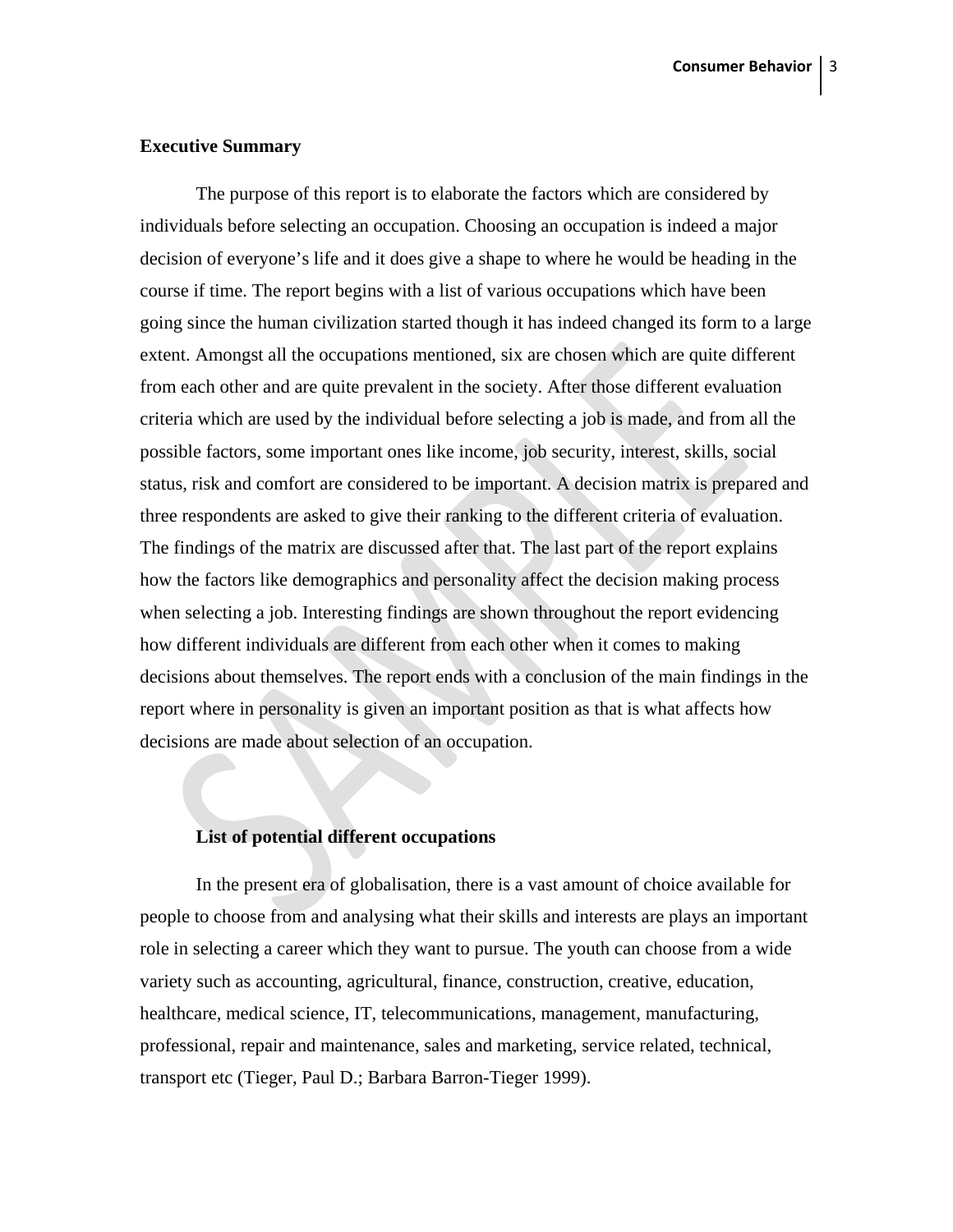The list of six different occupations amongst many is as follows:

- Flight Attendants
- Truck Drivers and Deliver Workers
- **Lawyers**
- Market Researchers
- **Actors**
- Police Officer

# **Evaluative criteria or a list of factors that are considered by individuals before selecting a career:**

There are many factors which an individual thinks before deciding what career he wants to pursue. This obviously depends on persons and what his thought are and what kind of perceptions he holds towards life. Some individuals also think that they would not be able to handle instructions from other people and thus they take the option of being a sole proprietor and start up their own business. It also depends to an extent on how he has been brought up in his family and what has been the family scenario. The individual gives a thought on many factors before deciding a specific career which includes interests, natural skills and abilities, introversion and extroversion, goals and rewards, work attitudes, training and education, availability of jobs, priorities, growth opportunities, accessibility, level of comfort, prestige and respect offered, ease in changing to a different career or shifting of career, passion for the role selected, compassion, peer pressure and approval from home and parents, income, job security, ability to travel, ability to relocate, working hours, facilities available, variety, challenge or risk associated with the job, social status etc. Amongst this, the following are put in the matrix which is considered to be important for the selection of career by an individual.

| Income | Job      | Interest | Skills   Challenges   Social |               | <b>Risk</b> | Comfort |
|--------|----------|----------|------------------------------|---------------|-------------|---------|
|        | Security |          |                              | <b>Status</b> |             |         |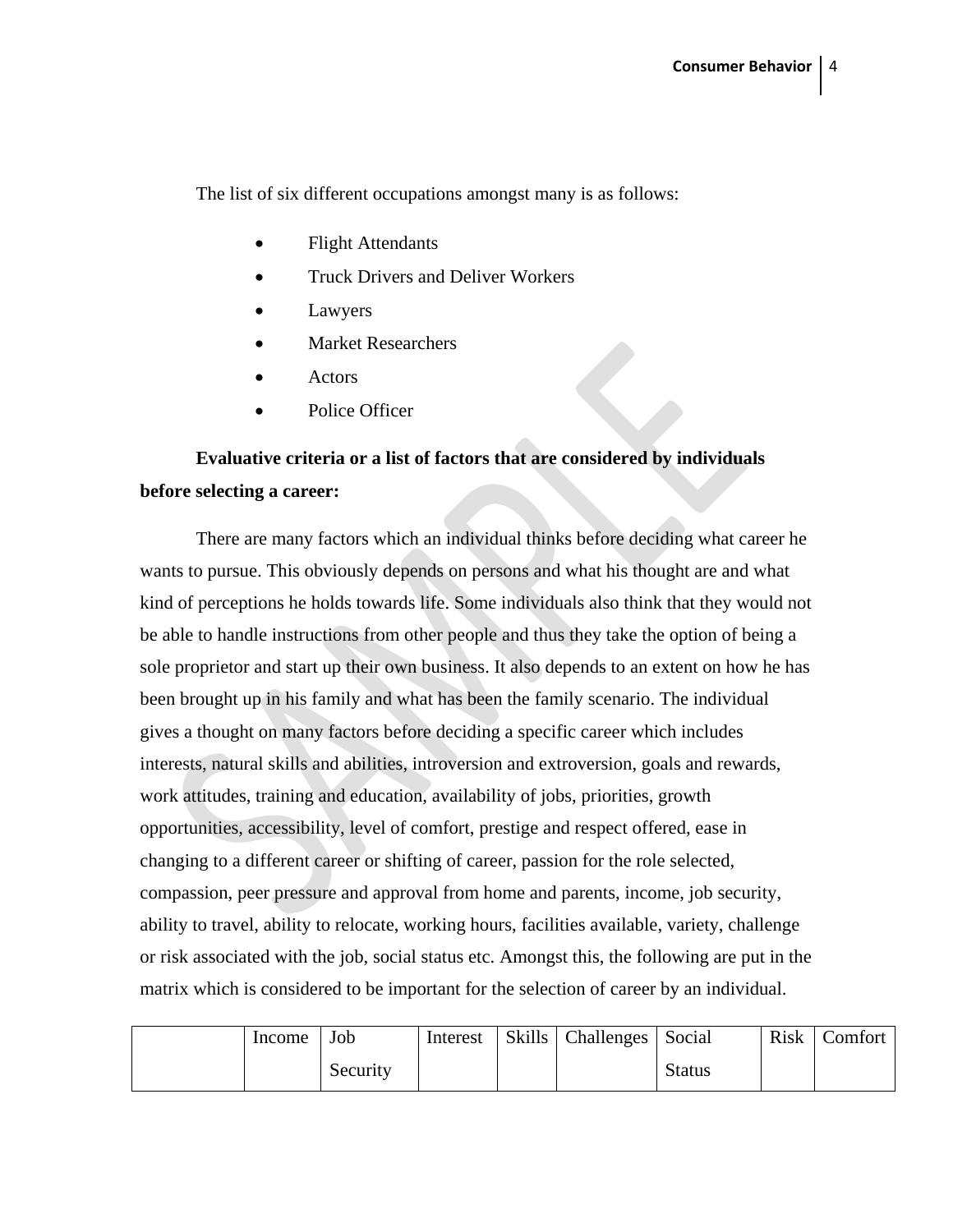| Flight            | $\overline{2}$ | $\overline{2}$ | $\overline{4}$ | $\overline{2}$ | $\overline{4}$ | $\mathbf{1}$ | 5              | $\overline{2}$ |  |
|-------------------|----------------|----------------|----------------|----------------|----------------|--------------|----------------|----------------|--|
| <b>Attendants</b> |                |                |                |                |                |              |                |                |  |
| <b>Drivers</b>    | $\overline{2}$ | $\overline{4}$ | 5              | 5              | 5              | $\mathbf{1}$ | 3              | $\overline{2}$ |  |
| Lawyers           | 5              | 5              | 5              | 3              | 5              | 5            | $\overline{2}$ | 5              |  |
| Market            | $\overline{4}$ | $\overline{4}$ | 5              | $\overline{4}$ | $\overline{2}$ | 3            | 1              | 3              |  |
| Researchers       |                |                |                |                |                |              |                |                |  |
| Actors            | 5              | $\mathbf{1}$   | 5              | $\overline{2}$ | $\overline{2}$ | 5            | $\overline{2}$ | 5              |  |
| Police            | $\overline{2}$ | 5              | $\overline{4}$ | 3              | 5 <sup>1</sup> | 5            | 5              | 3              |  |
| Officers          |                |                |                |                |                |              |                |                |  |
|                   |                |                |                |                |                |              |                |                |  |

|                   | Income         | Job            | Interest    | Skills         | Challenges     | Social         | <b>Risk</b>    | Comfort        |
|-------------------|----------------|----------------|-------------|----------------|----------------|----------------|----------------|----------------|
|                   |                | Security       |             |                |                | <b>Status</b>  |                |                |
| Flight            | 3              | $\overline{3}$ | 5           | $\overline{3}$ | 5              | $\overline{2}$ | 5              | 3              |
| <b>Attendants</b> |                |                |             |                |                |                |                |                |
| Drivers           | 3              | 5              | $5^{\circ}$ | 5              | $\overline{5}$ | $\overline{2}$ | $\overline{4}$ | 3              |
| Lawyers           | 5              | 5              | 5           | $\overline{4}$ | 5              | 5              | $\overline{3}$ | 5              |
| Market            | 5 <sup>2</sup> | 5              | 5           | 5              | 3              | $\overline{4}$ | $\overline{2}$ | $\overline{4}$ |
| Researchers       |                |                |             |                |                |                |                |                |
| Actors            | 5              | $\overline{2}$ | 5           | 3              | 3              | 5              | 3              | 5              |
| Police            | $\overline{3}$ | $\overline{5}$ | 5           | $\overline{4}$ | 5              | 5              | 5              | $\overline{4}$ |
| Officers          |                |                |             |                |                |                |                |                |
|                   |                |                |             |                |                |                |                |                |

|                | Income | Job      | Interest       |   | Skills   Challenges | Social        | Risk | Comfort |
|----------------|--------|----------|----------------|---|---------------------|---------------|------|---------|
|                |        | Security |                |   |                     | <b>Status</b> |      |         |
| Flight         |        |          | J              |   | ر                   |               |      |         |
| Attendants     |        |          |                |   |                     |               |      |         |
| <b>Drivers</b> |        |          | $\overline{4}$ | 4 | $\overline{4}$      |               |      |         |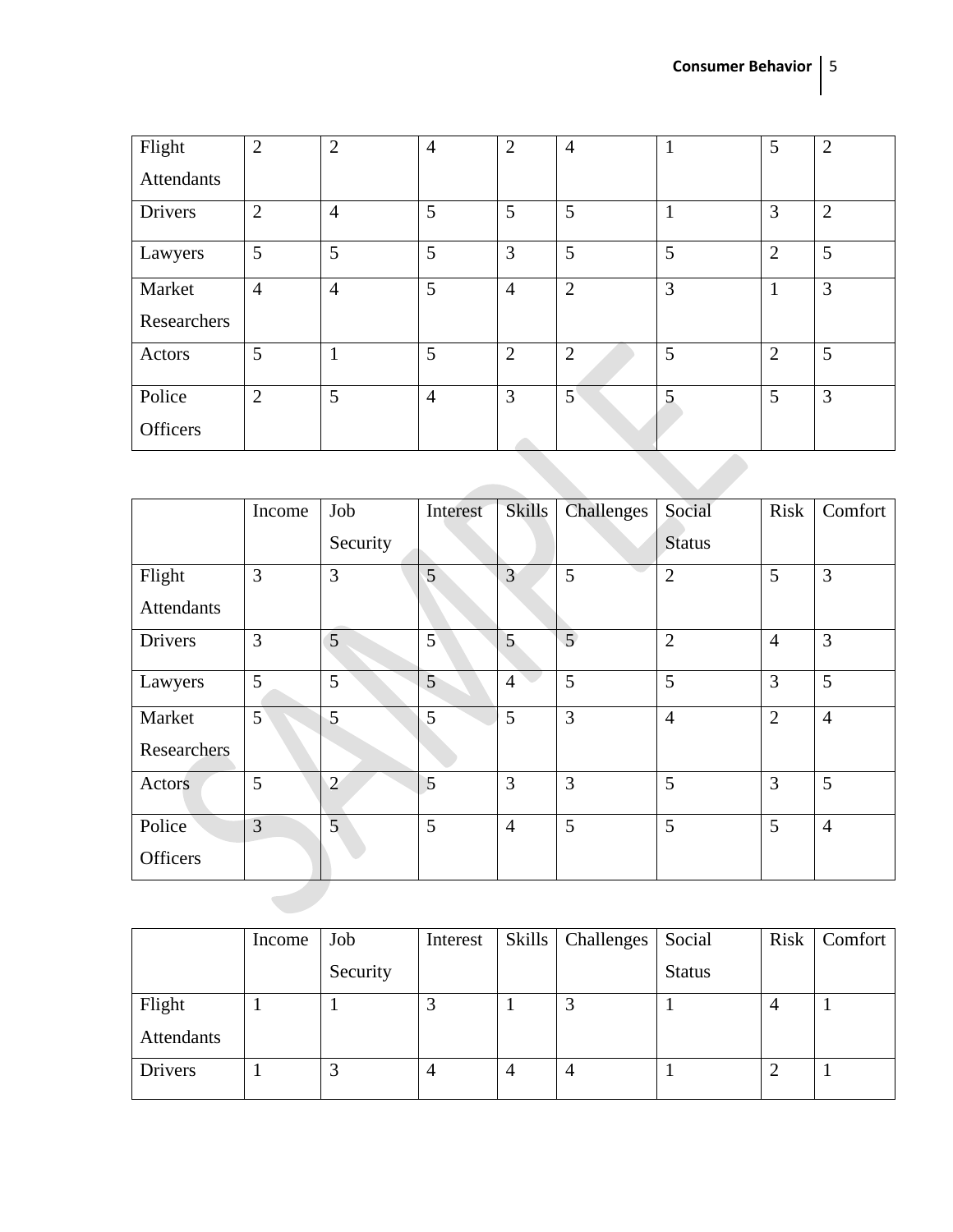| Lawyers     | 4      |   | 4 | $\overline{2}$ | 4              | 4              |
|-------------|--------|---|---|----------------|----------------|----------------|
| Market      | 3      | 3 | 4 | 3              | ി              | $\overline{2}$ |
| Researchers |        |   |   |                |                |                |
| Actors      | 4      |   | 4 |                | $\overline{4}$ | 4              |
| Police      | ⌒<br>↩ |   | 4 | 3              | ر.             | 3              |
| Officers    |        |   |   |                |                |                |

The scale used in this decision matrix is based on the following scale: 1-5 where one indicates least important and five indicates very important. The decision matrix was filled by asking 3 respondents which included me as well. After a careful analysis of this decision matrix, the following points can be highlighted.

• Interest scored the highest score across all different occupations and different evaluation criteria.

• Actors, lawyers and police officers are perceived to have very high social status amongst different occupations.

Flight attendants and Drivers have not given any importance to social status and they think that they are not given that importance amongst other occupations.

It was interesting to note that Actors enjoyed a very positive response from all the three respondents as they felt that fame came along with it. Thus respondents had a feeling that they would enjoy a social status which cannot be met by any other occupation. Further probing of the three respondents revealed that they were not too keen to become actors as they grew up and became more mature. They had this fascination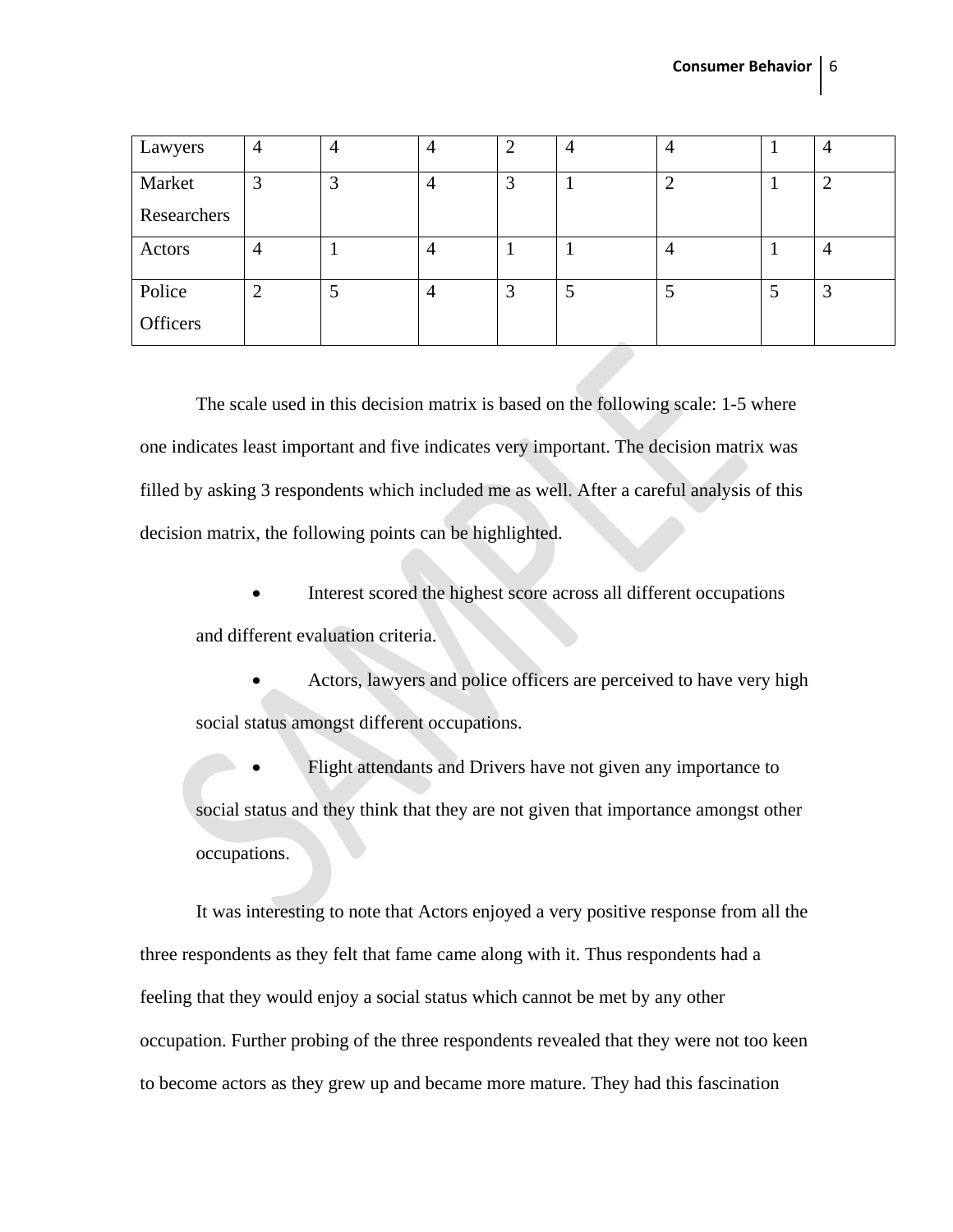when they were young but the parents pressurized them to keep their focus to studies and do not imitate what is being done by celebrities and on television (Pittenger, D. J. 2004).

Respondents also felt that the friends and family were gave high importance to occupations like lawyers and police officers as the family took pride if some of their relatives were in these profession then they were considered very educated and took part in the important decision making in the family (McCrae, R. R., Terracciano, A., Costa, P. T., & Ozer, D. J. 2006).

The most likely occupation in which the respondents are likely to engage in based on the matrix is Lawyer as the same has given a maximum score of importance and satisfaction for the respondent. However, that is not the case with all the three respondents as none of them is a lawyer by profession in actual. The various reasons given by them were different. One of the respondents said that he could not study further after school due to financial constraints and that led him to work as a music DJ in parties and the primary reason amongst many was income as that would deliver immediate cash on hand after every party and that was required by the family at that moment. The second reason was though it was a good profession to be associated with but involve giving lot of costs in the form of time and effort (Asendorpf, J. B. 2003).

There has been a trend of getting into the corporate world after completing professional degrees like MBA, BBA amongst the youth all over the world. Due to the ever increasing globalisation, students from all over the places go abroad for completing their higher education in lieu of getting a job in the country they go for higher studies. Mostly students from less developed countries go to study to developed countries with an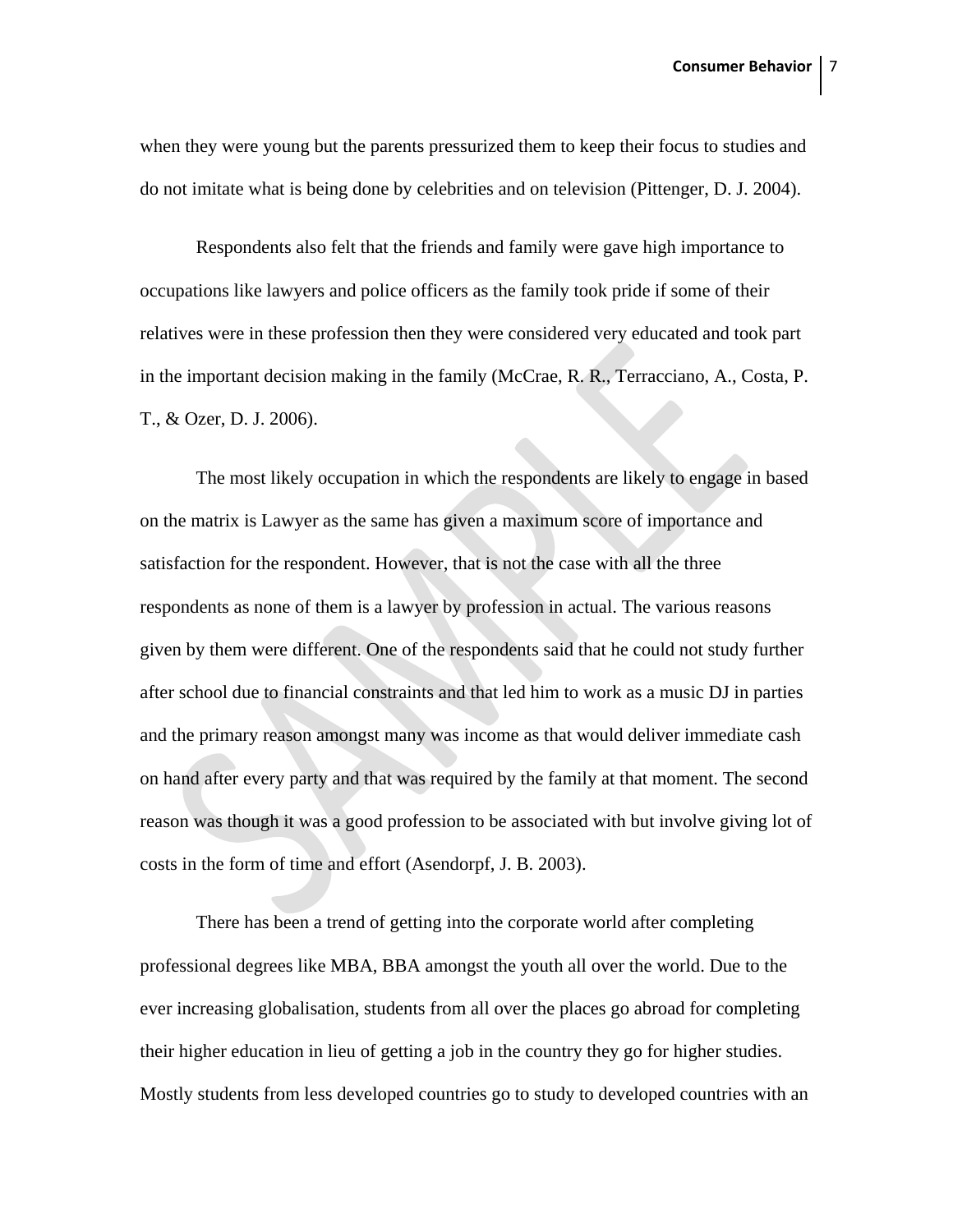intention of settling and migrating their permanently. In this particular case, where three respondents are probed and rank on different evaluation criteria, their behavior suggests that it is a matter of pride to have more than one offer when they are searching an opportunity so that they can evaluate their options and select the best option available (Keirsey, David 1998). They are certainly overwhelmed if they more than two options to search from and more if the opportunities are closely matched with each other. Again, it is not about having many offers; it is certainly about getting the best job which is right in every sense for them. People have a perception that they would start working in an organisation for initial experience and then would switch over the job after they have enough experience in that line so that avail the benefits of a better job. The organisation view this frame of mind of the young generation negatively as they think that they have invested considerably over a long period of time in the individual and the returns of the same should be enjoyed by the organisation for their welfare. It has been seen that job seekers feel that no job or occupation is perfect for them as if they do get into something which they enjoy then it is generally not supported by good wages or compensation and if it has the support of a good compensation or salary package then it would either require a high set of skill set or education and sometimes a requirement of experience so that the organisation hiring gets the perfect match for their maximum welfare (Bess, T.L.  $\&$ Harvey, R.J. 2001).

The beauty of this society we live in that everything is interconnected to each other and the services of one are required by others. To further explain this point, the following example can be used- if someone has access to funds and wants to fulfill the needs of the general public by opening a institution for films, then he can open up the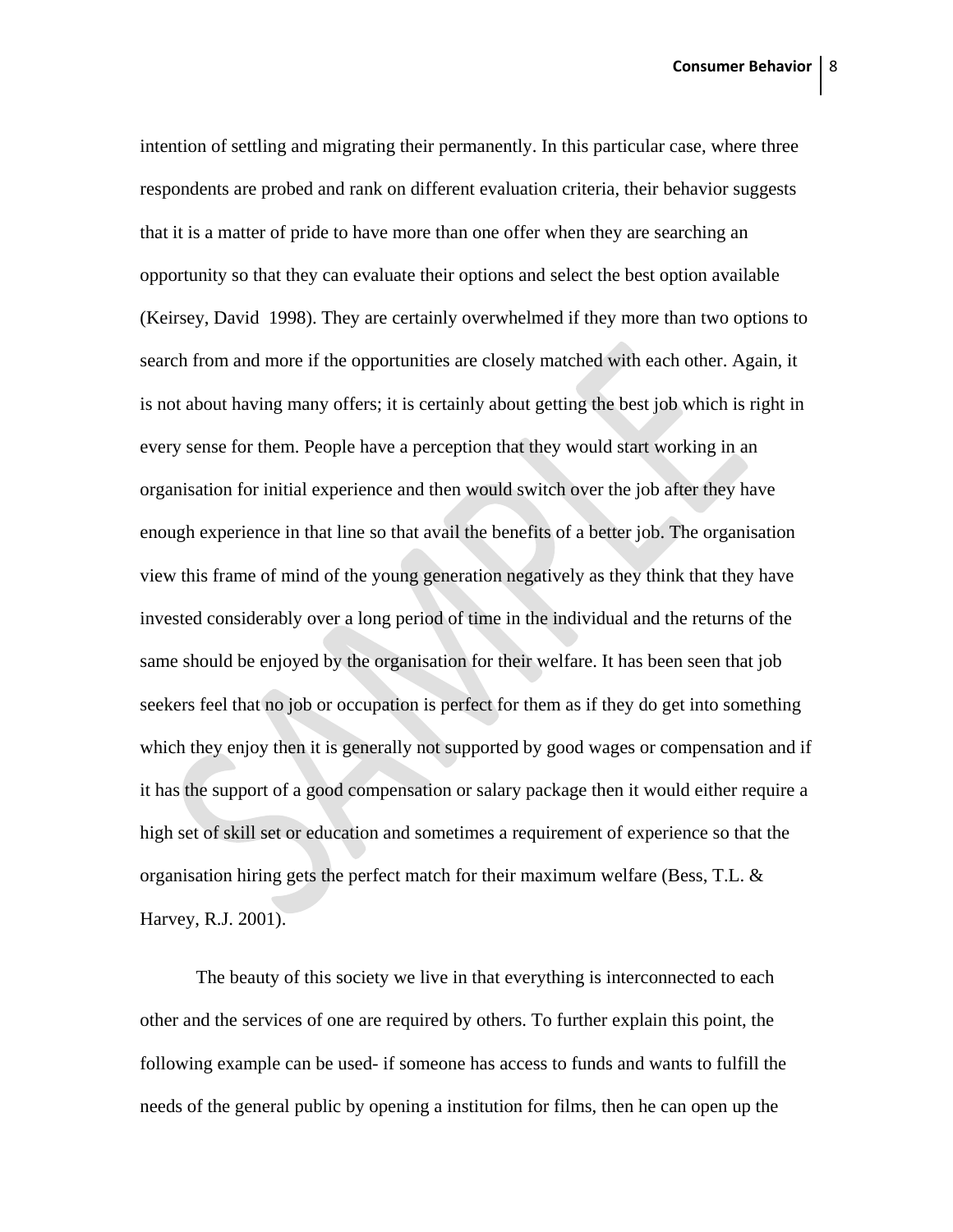institute but would need to hire professional actors as he would not be able to do all the things on his own. He would then hire a few actors and following that he would sell the services to the general public for whom ultimately this has been done. He would ask for a price from his customers for their entertainment and would then give out the wages to his employees. Thus, the society is interconnected that someone has the talent to make others laugh or stimulate their emotions. Someone has access to funds so that it opens an institution like this one. Thus, an individual should seek to choose the job wherein he would give his maximum output or efficiency so that he becomes a great asset not only for himself but also for the society as a whole (Bernstein, Penner, Clarke-Stewart, & Roy 2008).

The behavior of the respondents can be explained using the following attributes:

#### **Demographics:**

Age: Age plays an important in selection of a career as a person is expected to make rational decisions as he gets older and not get carried away or influenced by his or her peers. Sometimes, in a young age the family decides for the person as to what career or occupation he has to select.

Gender: Females are expected to get into an occupation where in less amount of physical effort is required and it is not the case with the male category as they do get thrilled by exciting and adventurous jobs as well.

Family situation: This is one of the most important factor amongst everything as a person is expected to get emotional when it comes to his family and when he sees that the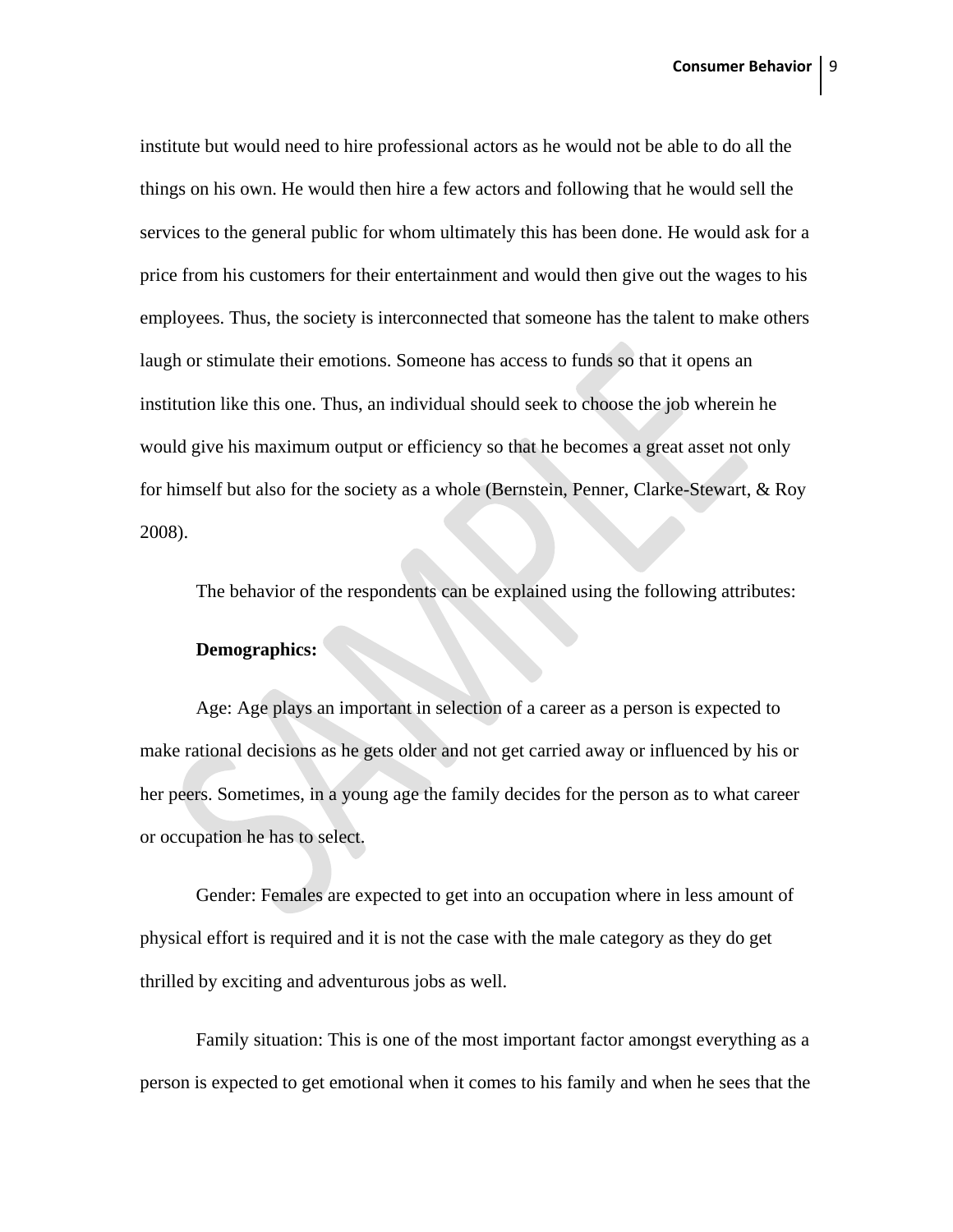family is under pressure, then he would make decisions which would leave apart his own interests and would look for opportunities where in the family gets the support financially (Furnham, A., & Crump, J. 2005).

Income: Income is what people are working for in their everyday. Even the basic necessity of life is bought by the virtue of money or income. People are in constant pursuit of a healthy and a rich standard of living for which they need a steady income and thus it heavily affects their respective decision of selecting a job where in they get eluded by an offering which promises them of making their dreams come true in life (Pittenger, D. J. 2004).

Ethnicity: Many recruiters are seen asking during their selection cycle or during an interview about their ethnicity, their religion, caste and origin as these factors do tend to affect the attitude and belief of the individual. It has been seen that the origin and the conditions have been brought right from his childhood has a great impact on what kind of occupation he selects for the times to come.

#### **Personality**

Personality refers to psychological classification of different types of individuals. They are different from personality traits of an individual as a personality trait embodies a smaller grouping of behavioral tendencies. People are introverts or extroverts and thus they choose to go into different types of occupation as an extrovert is more likely to be engaged in activities of public speaking and meeting people, meeting potential clients is a very important attribute of making and winning business in today's generation. Being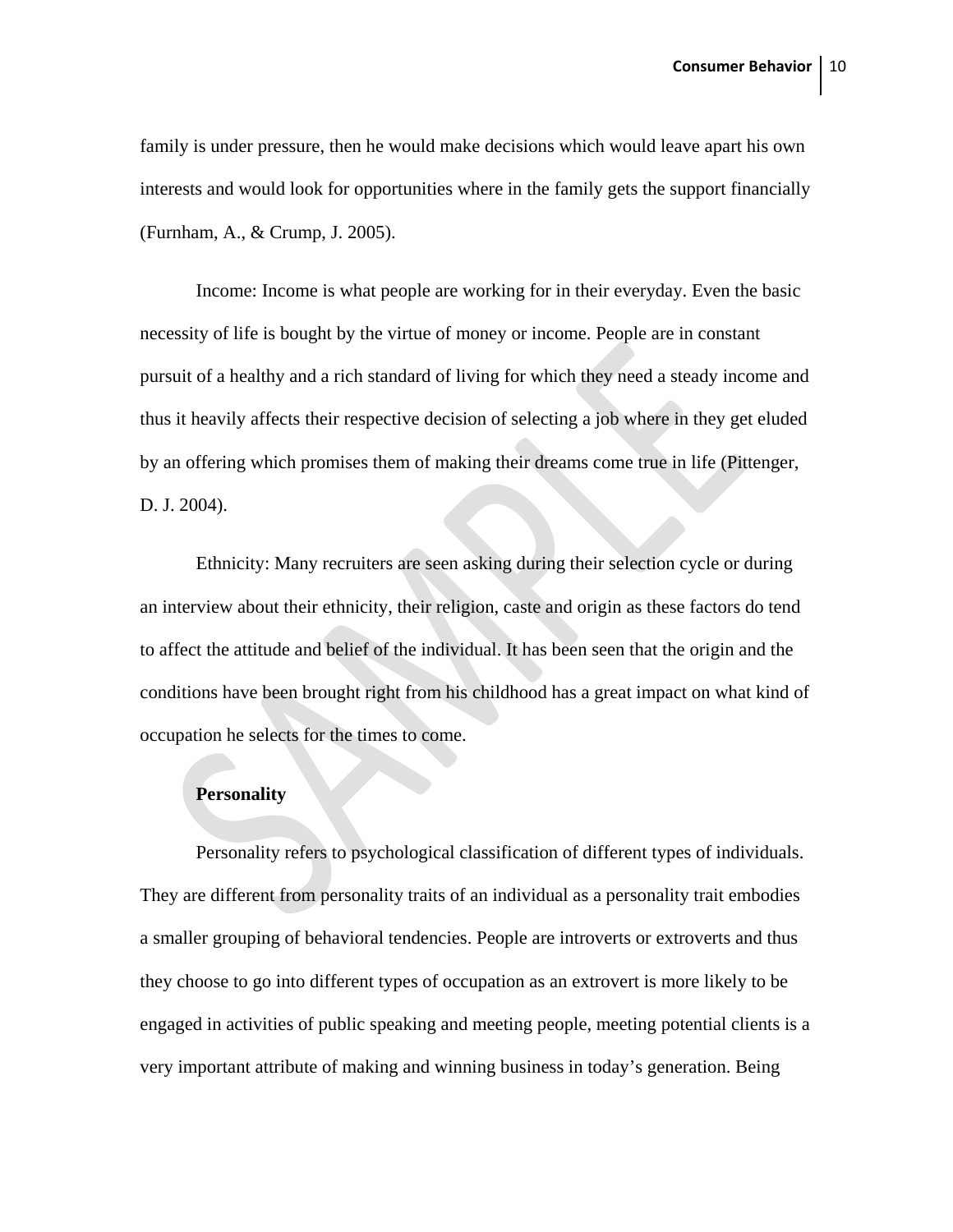able to handle and encourage healthy conversation is yet another personality trait that the employers are looking for are which certainly affects the decision making process of the individual when carefully selecting amongst many options available for different occupations (Zeisset, Carolyn 2006).

### **Conclusion**

Every day in our life we see people of different age groups, different shape and size, wearing different clothes and doing different jobs. This certainly adds a lot to the beauty of the world we are living in. The difference in the appearance is not the only factor, they have differences in their personalities and they way they make decisions in their lives and also how they make certain decision in their life. Many a times it is seen that people are seen complaining about their current occupation and expresses their desire to change it very soon as and when they would get a chance. Personality traits are no doubt temporary sometimes and people do become impulsive when they see an immediate opportunity in front of them and tend to make immediate and short term resolutions to their problems. Overall, this report has indicated why people choose to get into different occupations even though some of them are high paying and more secure, it all gets down to what the circumstances and the mental frame of the person is at that moment of time when he happens to take the decision. It also highly depends on what are the interest and skills of the individual is regarding the occupation he seeks to get into.